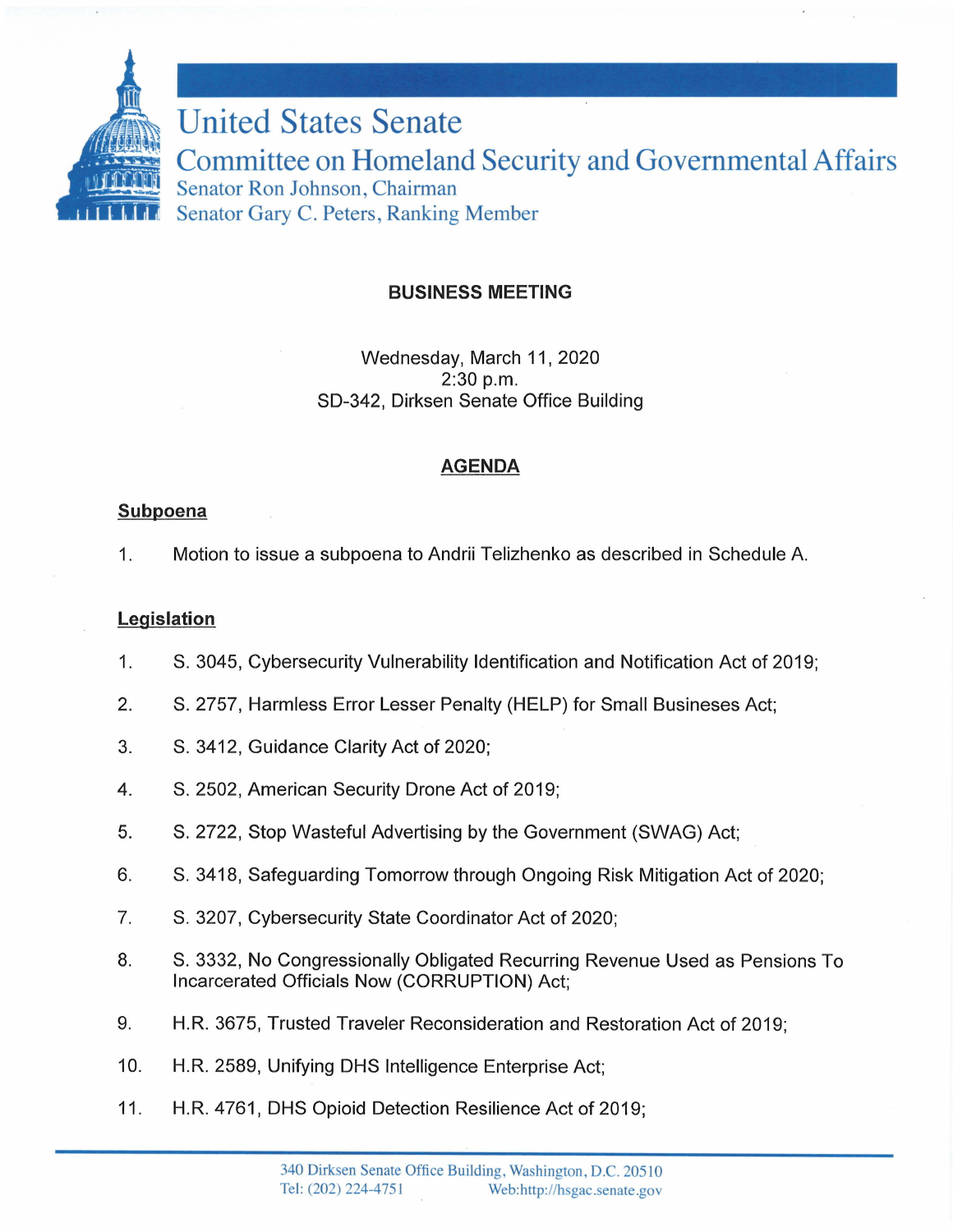- 12. H.R. 5273, Securing America's Ports Act;
- 13. H.R. 4713, Department of Homeland Security Office of Civil Rights and Civil Liberties Authorization Act;
- 14. H.R. 4739, Synthetic Opioid Exposure Prevention and Training Act.

#### **Postal Naming Bills**

- 1. S. 2847, a bill to designate the facility of the United States Postal Service located at 42 Main Street in Slatersville, Rhode Island, as the "Specialist Matthew R. Turcotte Post Office";
- 2. S. 2945, a bill to designate the facility of the United States Postal Service located at 171 South Maple Street in Dana, Indiana, as the "Ernest 'Ernie' T. Pyle Post Office";
- 3. S. 3257, a bill to designate the facility of the United States Postal Service located at 311 West Wisconsin Avenue in Tomahawk, Wisconsin, as the "Einar 'Sarge' H. lngman, Jr. Post Office Building";
- 4. S. 3365, a bill to designate the facility of the United States Postal Service located at 100 Crosby Street in Mansfield, Louisiana, as the "Dr. C.O. Simpkins, Sr., Post Office";
- 5. H.R. 1833, to designate the facility of the United States Postal Service located at 35 Tulip Avenue in Floral Park, New York, as the "Lieutenant Michael R: Davidson Post Office Building";
- 6 H.R. 3207, to designate the facility of the United States Postal Service located at 114 Mill Street in Hookstown, Pennsylvania, as the "Staff Sergeant Dylan Elchin Post Office Building";
- 7. H.R. 3329, to designate the facility of the United States Postal Service located at 5186 Benito Street in Montclair, California, as the "Paul Eaton Post Office Building";
- 8. H.R. 4794, to designate the facility of the United States Postal Service located at 8320 13th Avenue in Brooklyn, New York, as the "Mother Frances Xavier Cabrini Post Office Building";
- 9. H.R. 4981, to designate the facility of the United States Postal Service located at 2505 Derita Avenue in Charlotte, North Carolina, as the "Julius L. Chambers Civil Rights Memorial Post Office";